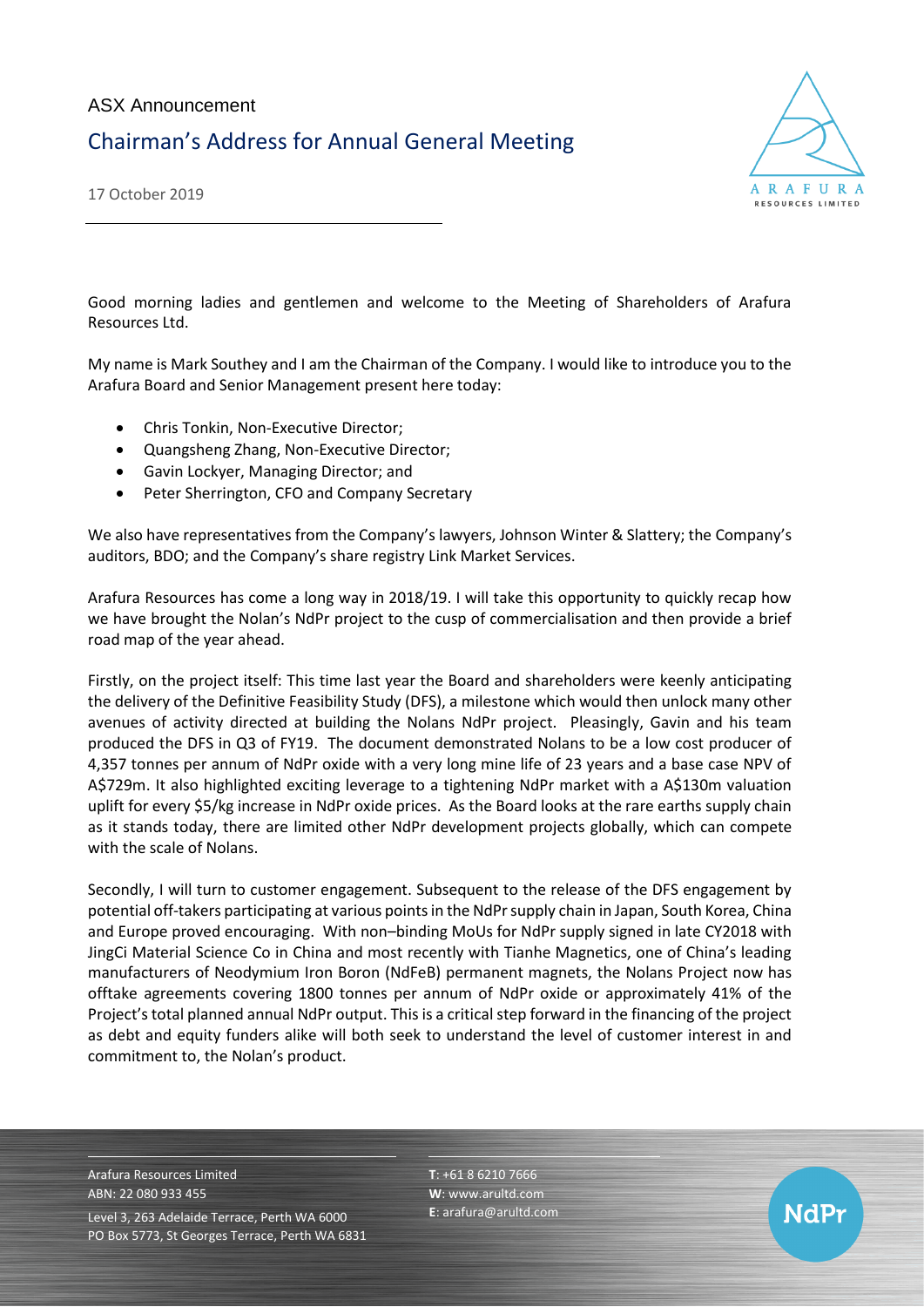



On the technical aspects of the Project: Stage 1 to 6 of our 7 Stage Pilot program were completed and all performance objectives were met. This is no easy feat, even for a pilot scale effort, and yielded highly valuable data for inclusion into the DFS. It has also provided encouragement to our potential customers and financiers who appreciate the level of technical de-risking this pilot work will contribute to the full scale project.

Finally, on our financial position: The publication of the DFS helped provide the necessary conditions to facilitate the \$23.2m equity raising late in FY19. The fully underwritten transaction saw the introduction of Noble Group's subsidiary, Talaxis to the company's register. It is fair to say that by virtue of its position in the commodities sector, Talaxis sees a vast number of potential investment opportunities globally and is extremely well placed to judge and compare the merits of the multitude of projects put before it. That it has chosen to invest in Arafura for exposure to the growing NdPr market is a significant tick for the Project.

The completion of the capital raise in July 2019 plus existing cash reserves left Arafura in the strongest financial position it's been in over 5 years. We are now exceptionally well placed for the activity that lies ahead. Now that the fundamentals of Nolans Project are well understood, in the coming year the Board and Executive team will be most focused on the remaining practical steps to facilitate construction and the subsequent production, as well as the commercial boxes that remain to be ticked.

In terms of practical efforts, the item of immediate focus is the completion of negotiations with indigenous land owners to allow the signing of the Native Title Agreement. This Agreement is of critical importance to our social licence to operate and also to permit the awarding the Mining Lease. While this has taken longer than expected we remain confident that the Agreement will be signed by the end of CY19, with the Mining Lease to follow several months later.

With respect to outstanding technical work to be completed, the Company is in advanced stages of planning for the seventh and final phase of the Pilot Program. This is the rare earths separation test phase. This has been delayed by several months but we expect to complete Stage 7 in 2020.

In parallel with these efforts the Executive team has been undertaking a broad range of activities best described as Execution Readiness. This work consists of activities such as: Finalisation of tendering and contracting strategies and identification of potential contractors; Preparation of major contract scopes of work ready for tendering; and Development of budgets and schedules based on the DFS. This work is designed to allow rapid transition into Front End Engineering and Design once the Project Commitment decision has been taken by the Board.

On the commercial front, Gavin and his team are extremely focused on 2 key areas, namely customer engagement and financing. Having secured non-binding MoUs in the last 12 months, the Company is seeking to evolve these agreements into more robust binding contracts for offtake. This will provide finance partners, particularly in the debt market the highest level of comfort. In addition to the existing offtake agreements with JingCi and Tianhe Magnetics I referred to earlier, the Company is also seeking additional MoUs and other offtake arrangements for NdPr supply with customers outside of China to provide geographic diversity to our offtake relationships. In the coming year we are seeking to conclude MoUs to cover the majority of our NdPr and phosphoric acid production.

Financing the Project is the key objective for FY20. Gavin and our CFO Peter Sherrington have been in regular discussion with key debt market participants for some time now and the release of the DFS has been a critical step forward, as has been the signing of our offtake MoUs. While I cannot disclose